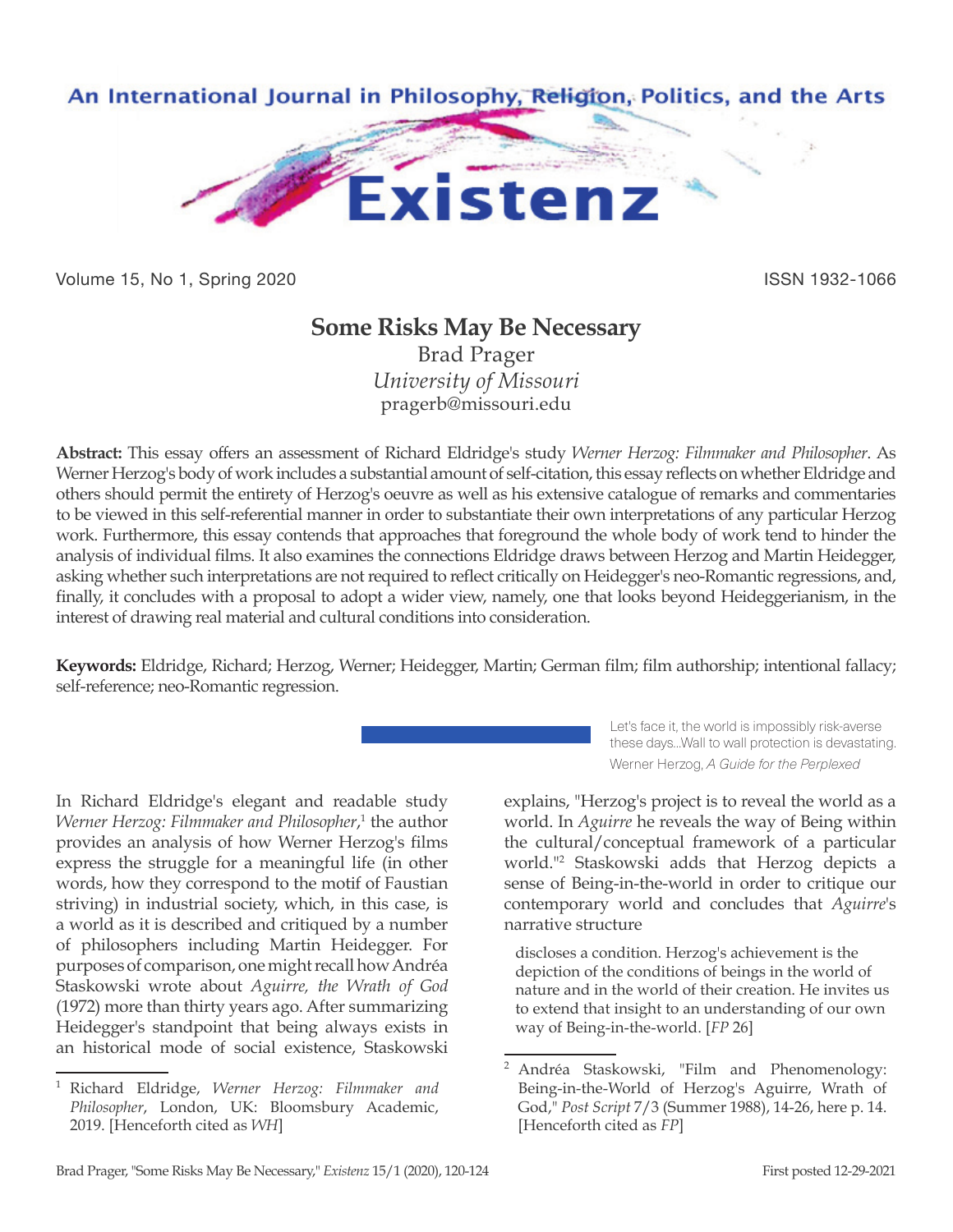In quoting Staskowski, my point is not to show that she was already examining this set of questions in the 1980s, but rather to reflect on whether one needs to study the entire body of Herzog's work to draw these conclusions. Staskowski was looking solely at *Aguirre*, one of Herzog's earliest feature films. Anyone who writes on Herzog today knows that it is necessary to contend with the question of how to approach his wide-ranging and expansive authorship. Herzog has been making films since he was very young: born in 1942, he started making films in the early 1960s and his filmography now contains no less than seventy titles. This is a large body of work to examine, even if one opts not to dive deeply into the well of his many interviews, diaries, essays, and other forms of self-expression. There may, however, be advantages to analyzing Herzog's films independently of one another.

Such reflections, of course, recall longstanding debates on film authorship. Can any of Herzog's works be viewed in isolation, and what would this mean for one's interpretation of, for example, his more recent work such as *Salt and Fire* (2016)? More than one critic ranked that film among the director's worst works, yet it echoes many that preceded it: the vast salt flats that constitute *Salt and Fire*'s visual centerpiece resemble the Antarctica on display in Herzog's *Encounters at the End of the World* (2007), and aerial shots of unpeopled landscapes resemble the footage of Kuwait that Herzog included in *Lessons of Darkness* (1992). *Salt and Fire* trades on viewers' memories of Herzog's other films, turning the whole body of work into a tapestry with themes that appear and reappear. Many auteurs rely on recurring motifs, but moments of selfcitation are rarely as explicit as they are in Herzog's work. One of the signatures of the director's mature style is his capacity to draw on, retool, and revisit his earlier films. In an early essay published not long after the release of *Fitzcarraldo* (1982), Noël Carroll asks whether Herzog's ideas remain "fresh," writing, "in recent works like Fitzcarraldo, Herzog's approach is becoming predictable, a repetition of mannerisms from earlier films."<sup>3</sup> The question concerns whether all of this repetition and self-citation, rather than offering viewers new ideas, acts as an obstacle to those new ideas, an impediment to seeing the film that is in front of the spectator.

<sup>3</sup> Noël Carroll, "Herzog, Presence, and Paradox (1985)," in *Interpreting the Moving Image*, New York, NY: Cambridge University Press 1998, pp. 184-299, here p. 298.

Along these lines, I am less concerned about the academic question of whether Herzog's films are better judged in isolation, and more about the possible circularity involved in allowing the director—on the basis of his works and a persistent vision that he developed over many decades—to determine the course of one's interpretation. Articulating his own project, Eldridge writes that Herzog's films support his conviction that they,

engage originally and compellingly, by way of images, with issues about meaning and value in a way that contributes to and compares well with the most important contemporary philosophy. [*WH* xiii]

This position on the body of works and on its creator risks being entangled by what John Davidson describes as the "tar baby" of Werner Herzog scholarship, which is the biggest of the traps on a path that contains many snares.4 It remains a contentious issue as to whether Herzog's films support the meanings that the director in his fifty years of interviews claims they corroborate, or whether they mean what a spectator wants them to mean; which would be a lot of different things to a lot of different people. The Philosophical Filmmakers series in which Eldridge's book appears is geared toward examining the work of influential filmmakers through the lens of philosophy, but when filmmakers are treated as philosophers, how is one to approach the supplemental relationship between art and philosophy? For example, take Adorno's dictum that "Philosophy says what art cannot say, although it is art alone which is able to say it; by not saying it."5 If Adorno is correct, then allowing an artist to embellish a work by speaking on its behalf places the spectator in an awkward position. One may want Herzog's works to adopt certain meanings, perhaps even Heideggerian ones, but should it matter whether the artist personally espouses or eschews such meanings? How could anyone hope to fix the meaning of a film such as *La Soufrière* (1977), Herzog's excursion through an abandoned city on the island of Guadeloupe as a volcano is about to erupt? The volcano—much like the vampire in *Nosferatu* (1979) and much like the ruby

<sup>4</sup> John E. Davidson, "The Cinema of Werner Herzog: Aesthetic Ecstasy and Truth (review)," *Monatshefte* 101/1 (Spring 2009), 146-147, here p. 147.

<sup>5</sup> Theodor W. Adorno, *Aesthetic Theory*, transl. Christian Lenhardt, London, UK: Routledge and Kegan 1984, p. 107.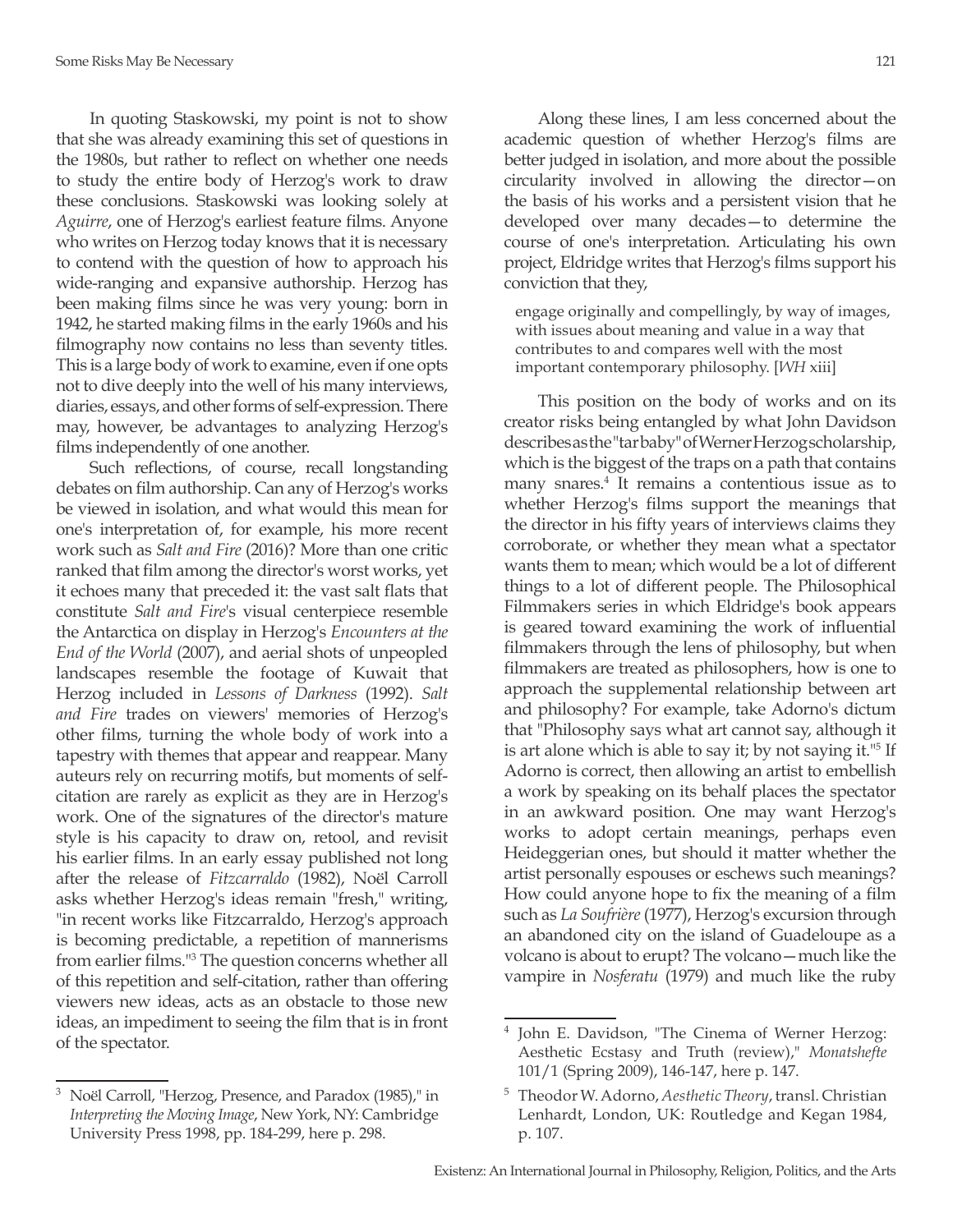glass in *Heart of Glass* (1976)—is a metaphor that is hardly fixed in its meaning.

It is perhaps a result of the constant confrontations with death in Herzog's films—due to Herzog's death metaphysics—that there is so much overlap between his work and Heideggerian rhetoric. Comparisons with Heidegger are among the most vexing ones insofar as Heidegger's descriptions of Being-in-the-world were hardly neutral or value-free, which makes them difficult to apply as though they were simply non-valuative film theoretical terminology. Heidegger aimed to present his philosophical approach as a disinterested one, arguing that he offered a mere description of *Dasein*, but his explanations of Being are rarely as disinterested as he purported them to be. Although many different Heidegger interpretations are available to readers, *Being and Time* is, at points, highly prescriptive—it is normative where it comes to its descriptions of authenticity and especially regarding the question of who has access to historicity. New evidence in this direction has come to light in view of the publication of his black notebooks, which brought some of his anti-Semitic leanings into sharper relief.

Philosophical preferences clearly impact the exegesis of Herzog's films. For example, Steven Vogel's insights, which were published alongside Staskowski's in 1988, express arguments similar to the ones advanced by Staskowski and by Eldridge. Vogel's interpretations of *Even Dwarfs Started Small* (1970), *The Great Ecstasy of Woodcarver Steiner* (1974), and *The Enigma of Kaspar Hauser* (1974) are pertinent. He writes,

For Herzog being unable to fit into the world is not a condition that makes it possible to understand what being human is like: it is what being human is like. Kaspar Hauser is not a prophet, come to describe the human situation: his is the human situation. His pain and loneliness, poignantly expressed as he declaims with a halting and childlike sincerity that "it seems to me that my coming into this world was a terrible fall," is not primarily a despair caused by unsatisfactory social arrangements. It has a deeper source: it is a despair caused by the world itself.<sup>6</sup>

Vogel thus concludes,

Steiner's despair, then, like Kaspar Hauser's or Aguirre's, is not a despair at being in a world which has this or that form of social organization; it is a

despair at *being in any world at all*...In the world of dreams, he seems to say, our choices...are stark but at least romantic: we can fly or we can be destroyed. But in this world, the one in which we are condemned to live, they are merely terrible...For we cannot fly. [*OC* 13]

Seeing Herzog as a Heideggerian filmmakerphilosopher, Vogel's Herzog is the representative voice of a deliberate and highly stylized bleakness, that is, the proponent of a Schopenhauer-like pessimism, one that knows no history beyond the world into which every human being is thrown. Vogel's work represents one side of a coin, whereas film theorists Gertrud Koch and Eric Rentschler represent another. For Koch, writing in 1986, Herzog's Heideggerianism is dangerous insofar as it relies on a poetic reduction, or a neo-romantic regression.7 Rentschler goes even farther, critiquing the authoritarian style in Herzog's productions, finding his anti-Brechtian approach (especially in *Heart of Glass*) consistent with Herzog's other authoritarian propensities.8 These two essays constituted a breakthrough in considering Herzog's politics of authenticity, and they are especially important if one is concerned about the aphoristic and universalizing tendencies that suffuse Heidegger's work. Writing about the de-concealing he seeks in Herzog's films, Eldridge quotes Heidegger:9

The resoluteness...intended in *Being and Time* is not the deliberate action of a subject, but the opening up of a human being, out of its captivity in that which is, to the openness of Being. [*WH* 18]

Yet, as indicated above, Heidegger's descriptions along these lines were rarely value-neutral, and, whether one speaks of his aesthetics or his critiques of modernity, such descriptions bring a problematic history with them, the least problematic of which concerns their

<sup>6</sup> Steven Vogel, "Ontological Critique in the Work of Werner Herzog," *Post Script* 7/3 (Summer 1988), 2-13, here p. 5. [Henceforth cited as *OC*]

<sup>7</sup> Gertrud Koch, "Blindness as Insight: Visions of the Unseen in Land of Silence and Darkness," in *The Films of Werner Herzog: Between Mirage and History*, ed. Timothy Corrigan, New York, NY: Methuen 1986, pp. 73-86, here pp. 74-5.

<sup>8</sup> Eric Rentschler, "The Politics of Vision: Herzog's Heart of Glass," in *The Films of Werner Herzog: Between Mirage and History*, ed. Timothy Corrigan, New York, NY: Methuen 1986, pp. 159-181.

<sup>&</sup>lt;sup>9</sup> Martin Heidegger, "The Origin of the Work of Art," in *Poetry, Language, Thought*, ed. and transl. Albert Hofstadter, New York, NY: Harper & Row 1971, pp. 18-86, here p. 65.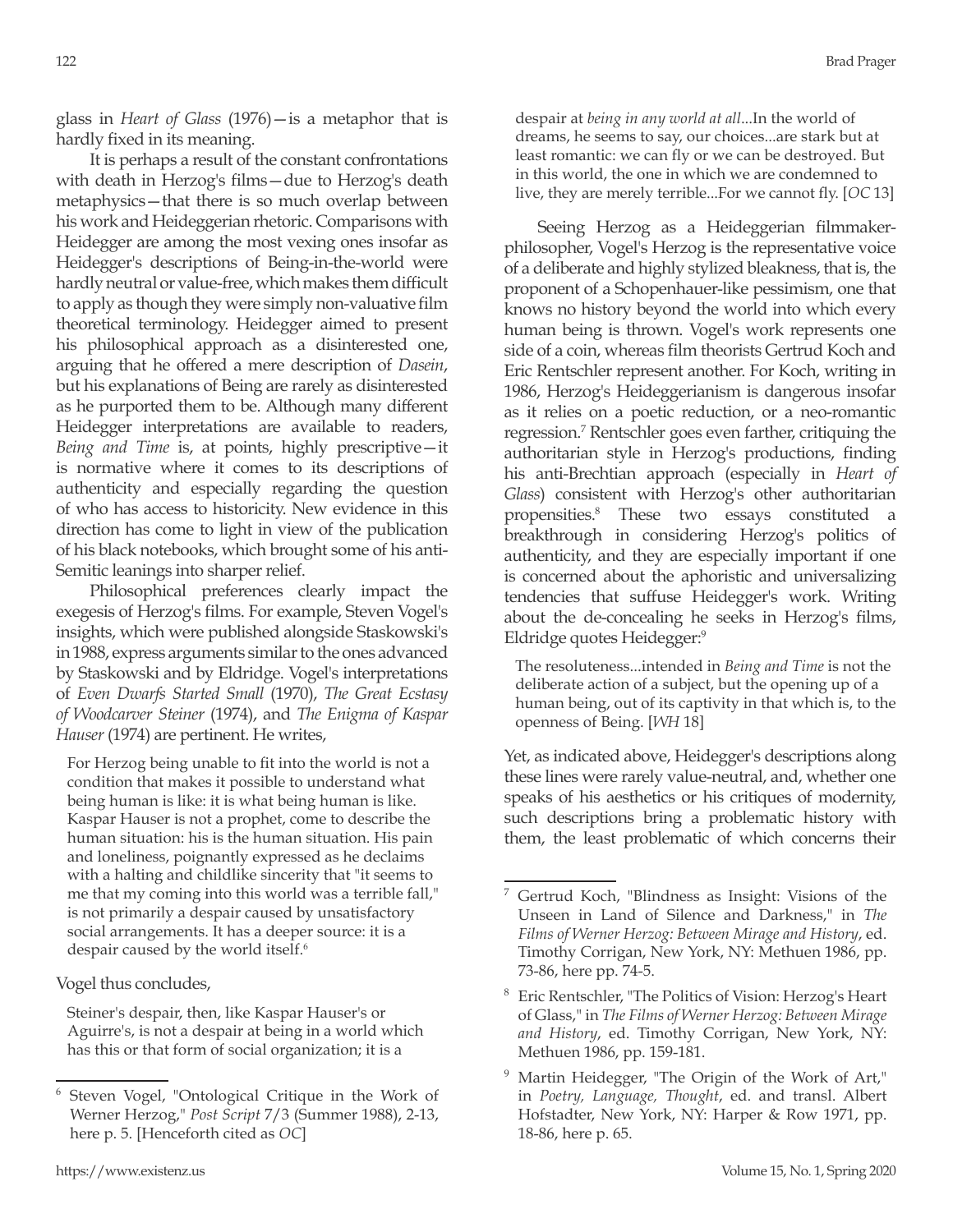premodern or authoritarian inclinations. One can hardly apply Heidegger's ideas to filmmakers or to the protagonists in their films without acknowledging that they were ideas associated with specific contexts. Many of those ideas emerged in Germany during a politically fraught era and many concepts that were deemed important at the time were promoted for politically suspect reasons. When applying Heidegger's ideas to films, one encounters an array of issues and concerns, or at least one runs the risk of doing so.

The penultimate risk with which I am concerned has to do with how one relates to Herzog's oracular visions—the salvation myths he sometimes perpetuates, and the discourse on the miraculous nature of his art. Without a doubt Herzog was ahead of his time in offering insights into the era of the anthropocene, as has been suggested, for example, by Tom Cheesman who examines Herzog's interest in the major catastrophes that have defined human progress and in our impending extinction, especially in the films *Where the Green Ants Dream* (1984) and *Lessons of Darkness*, <sup>10</sup> or as I have elsewhere suggested in a study of the ecocritical perspectives taken up by Herzog's films.<sup>11</sup> Herzog has had a career-long fascination, dating as far back as *Fata Morgana* (1969), with envisioning the end of humankind and with a type of science fiction that looks back to an age before ours in order to find clues about what is to come. Such observations were ahead of the curve, yet they hardly make Herzog prophetic. This much—that Herzog stages himself as a prophet—is arguably a matter of self-stylization. If one were to read this tendency against the grain, as one should, then one should consider recontextualizing elements of Eldridge's standpoint. For example, Eldridge writes,

It will require a particular courage and resoluteness to seek out and respond to such achievements and defeats of selfhood, and to do so without fantasy,

sentimentality, narcissistic projection, or, in the end, despair. In the risks it takes, and in its ranges of frequent spectacular artistic success as well as sometime failure, Herzog's work displays in full measure this kind of courage and resoluteness. [*WH* 208]

In such readings, Herzog becomes an apostle.12 A position of this sort requires clarity: is it the work (that is, the entire body of films) or the artist to whom one attributes this resoluteness? If Eldridge means the artist, then a position of this sort is in my view problematic. However, if the work is intended by it, then clarification is needed as to whether this attribute is ascribed to individual films or to all of them. When Eldridge asks which of Herzog's films achieve the miracle of art (*WH* 48), this seems to me to be a loaded question.

A final concern has to do with the decontextualization that follows from philosophical readings—from existential interpretations that are arguably isolated from histories and contexts. Eldridge wisely summarizes his interlocutors' counter-position:

In general, the criticism is that Herzog, via his excessive aesthetic stylizations in his films, avoids actual history, especially real political and social history, and has no sense of ordinary life: he attempts to forward via symbolization a premodern salvation myth that makes no contact with life as it is actually lived. [*WH* 22-3]

Eldridge caricatures such critics, yet I would count myself among them. Rather than abstraction (and, salvation myths), one might concern oneself directly with the material conditions that determine a culture's ideas and values. Heideggerian abstraction is, in this light, a place to hide from real world considerations. Examples of reading Herzog's films in connection with life "as it is actually lived" include John Davidson's study of the middle-period documentaries *How Much Would a Woodchuck Chuck* (1976) and *Huie's Sermon* (1981), in which, taking note of divides between religious and secular ideologies, Davidson interprets Herzog's films as reflections on United States culture in the late 1970s, or Erica Carter's insights into Herzog's films about Africa from the perspective of

<sup>10</sup> Tom Cheesman, "Apocalypse Nein Danke: The Fall of Werner Herzog," in *Green Thought in German Culture: Historical and Contemporary Perspectives*, ed. Colin Riordan, Cardiff, UK: University of Wales Press 1997, pp. 285-306.

<sup>&</sup>lt;sup>11</sup> Brad Prager, "German Film Ventures into the Amazon: Werner Herzog's *Fitzcarraldo* as Prelude to Michał Marczak's Eco-documentary," in *German Ecocriticism in the Anthropocene*, eds. Caroline Schaumann and Heather I. Sullivan, New York: Palgrave Macmillan, 2017, pp. 229-245.

<sup>12</sup> For example, Eldridge writes: "Given the prose of the world—our fallenness into average everydayness, whatever its unavoidable and enabling features—we stand in need of such openings" (*WH* 25). Eldridge describes here Herzog's lyrical imagism.